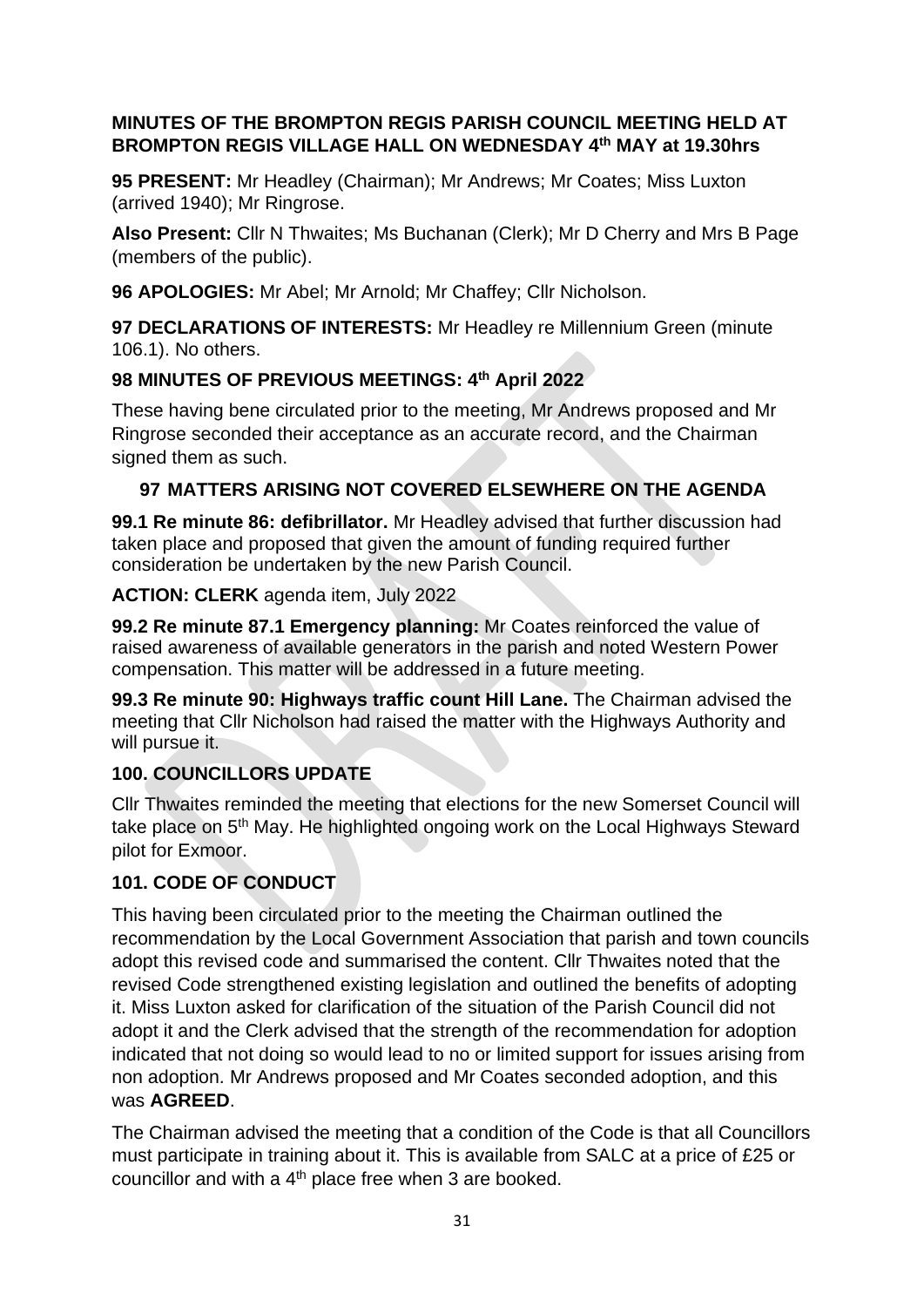**ACTION: CLERK** reserve 8 places at dates to be agreed at a cost of £150 for all members of the new council and the clerk to attend.

# **102. POWERBOAT TRAINING, WIMBLEBALL (minute 72.6)**

The Clerk outlined correspondence with SWLT on this matter following BRPC discussion at a previous meeting. The meeting expressed concern at the provision of powerboat training on the lake and AGREED that BRPC express this firmly, in particular the proposal for training for the public, and note to SWLT that alternative training centres are available in the region. The reasons for BRPC concerns are the increase in the amount of traffic to and from the Lake which will be generated, petrol fumes and noise. Councillors expressed concern that while oil spillage kits are carried by boats environmental damage could occur.

# **ACTION: CLERK**

# **103. CORRESPONDENCE**

The Chairman referred the meeting to minute 88.2 BRPC and email correspondence questioning the BRPC co-option process. He reported that SALC had been consulted about the 20 questions raised and the BRPC process. He outlined the headings under which the questions and responses had been provided and that SALC had advised that the process followed in co-option had been good. A response to the resident has been sent.

Cllr Thwaites asked if there was a known reason for the questions and Miss Luxton noted the BRPC resources expended on addressing the matter.

No other correspondence had been received.

# **104. HIGHWAYS**

Information about the priority setting system for Local Community Network Highways Pilot having been circulated prior to the meeting the Clerk reminded the meeting that two new staff had been funded by the Highways Authority, one to directly address local needs and the other to ensure dialogue between the contractors, the Authority and parish councils in the pilot area. It was AGREED that the priority setting list be a standing agenda item at future meetings.

The following issues are to be reported now:

- Blocked drains Blagdon Lane, this issue has bene ongoing for many years.
- Cutting back verges to enable water to enter drains rather than run past them, on Sanctuary Lane, on the approach to Bessom Bridge from Woolcots and the Causeway to Ruggs Hill.
- Repairs to signs: the speed limit sign on Sanctuary Lane, the HGV sign at Beech Tree Cross.
- Removal of a hanging branch on the road to Dulverton past Louisa Gate.
- Unsuitable for HGV signs to be placed at each end of the access route to Bury between Frogwell and Gilclose.

**ACTION: CLERK** to report.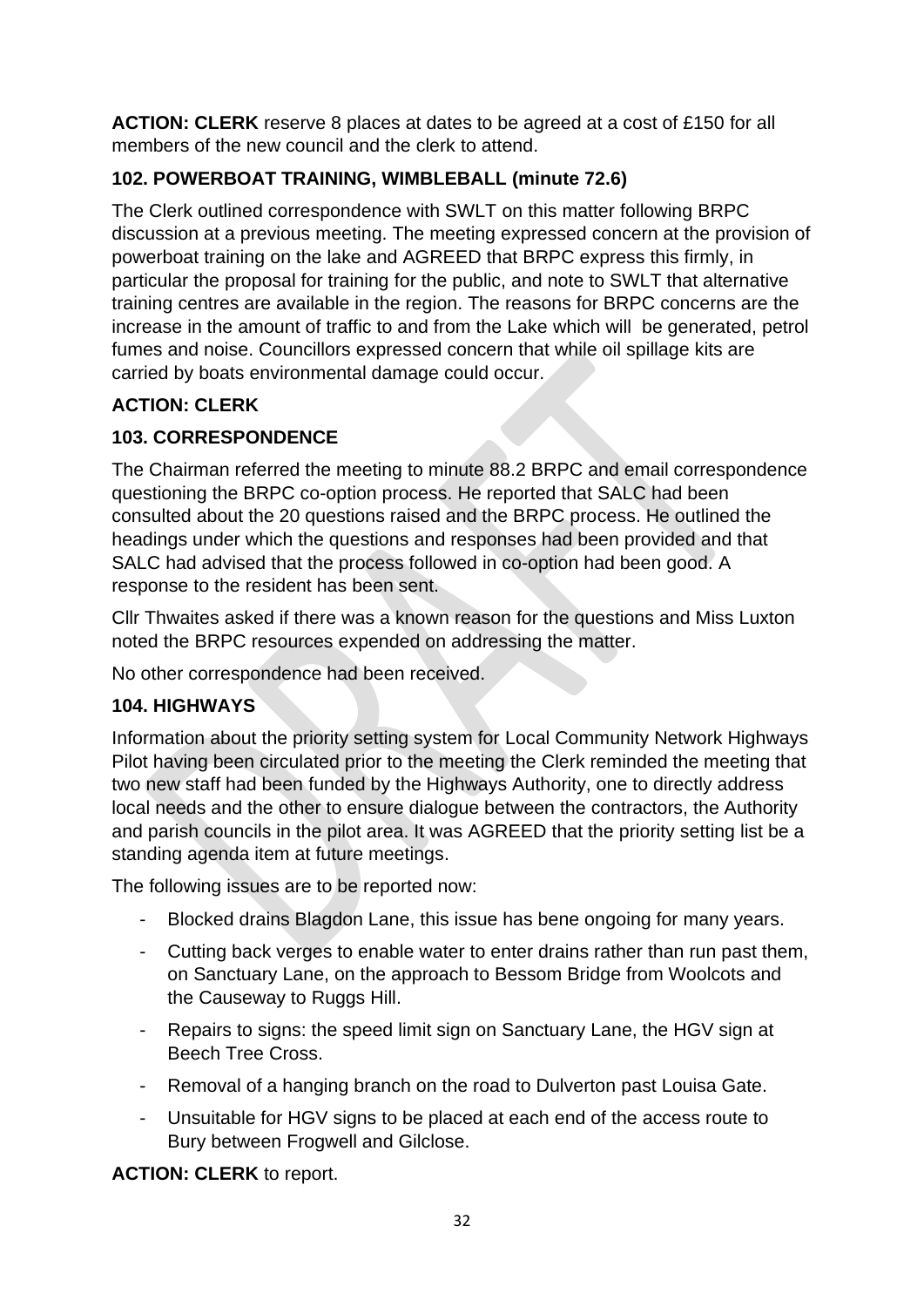The following road damage was also noted:

- Pot holes and road degradation on the side of the road near the telephone kiosk in Brompton Regis
- Pot holes on the approach to Bessom Bridge.

## **ACTION: CLERK** to report.

## **105. PLANNING**

**105.1 Application 6/3/21/119**. Wimbleball Lake Camp Site, Hill Lane, Brompton Regis, TA22 9NU. Proposal: Part retrospective application for the retention of two additional hardstanding pitches, the relocation of Glamping Pods, the change of use of land (Lime Park) as a tented campsite for use ancillary to activity centre and the change of use of land as an overflow campsite (1st March – 31st October), together with the proposed addition of 3 glamping pods and associated works. (Amended description).

The Chairman advised that while this application amends that which the BRPC had objected to but did not address its objections. It was AGREED that BRPC objected to the application on the same grounds as the original application and that its concerns about traffic and highways issues be reinforced.

**ACTION: CLERK** to submit objection and comments.

**105.2 Application 6/35/22/101**. Land adjoining B3224 at Treborough Common. Resubmission of application 6/35/21/103. (Part retrospective).

The Chairman advised that this application is the same as that which BRPC had supported (application number 6/35/21/103) and it was AGREED that BRPC resubmitted its comments on and support for the application. **ACTION: CLERK** to submit objection and comments.

# **106. FINANCE**

## **106.1 Grant request: Jubilee lunch.**

The Chairman declared an interest as a member of the Millennium Green Trust.

The meeting discussed this request and noted previous grants for similar events. Mr Cherry as a committee member involved in arrangements for the lunch and event was invited to update the meeting on plans. After discussion of the possible scale of the event in the context of the population of the entire parish and village, that no drinks were being provided, other events and Mr Cherry's advice that food supplies not used at the lunch would be used at the Brompton Regis Show, Mr Andrews proposed and Mr Coates seconded a grant o £300 and this was AGREED.

## **ACTION: CLERK**

## **106.2 Income: precept**

The meeting noted that the precept amount of £5750 had been received.

## **106.3 Invoice: IONOS web fee**

The Clerk advised that the annual fee had been paid. Miss Luxton proposed and Mr Ringrose seconded reimbursement of this fee to the Clerk.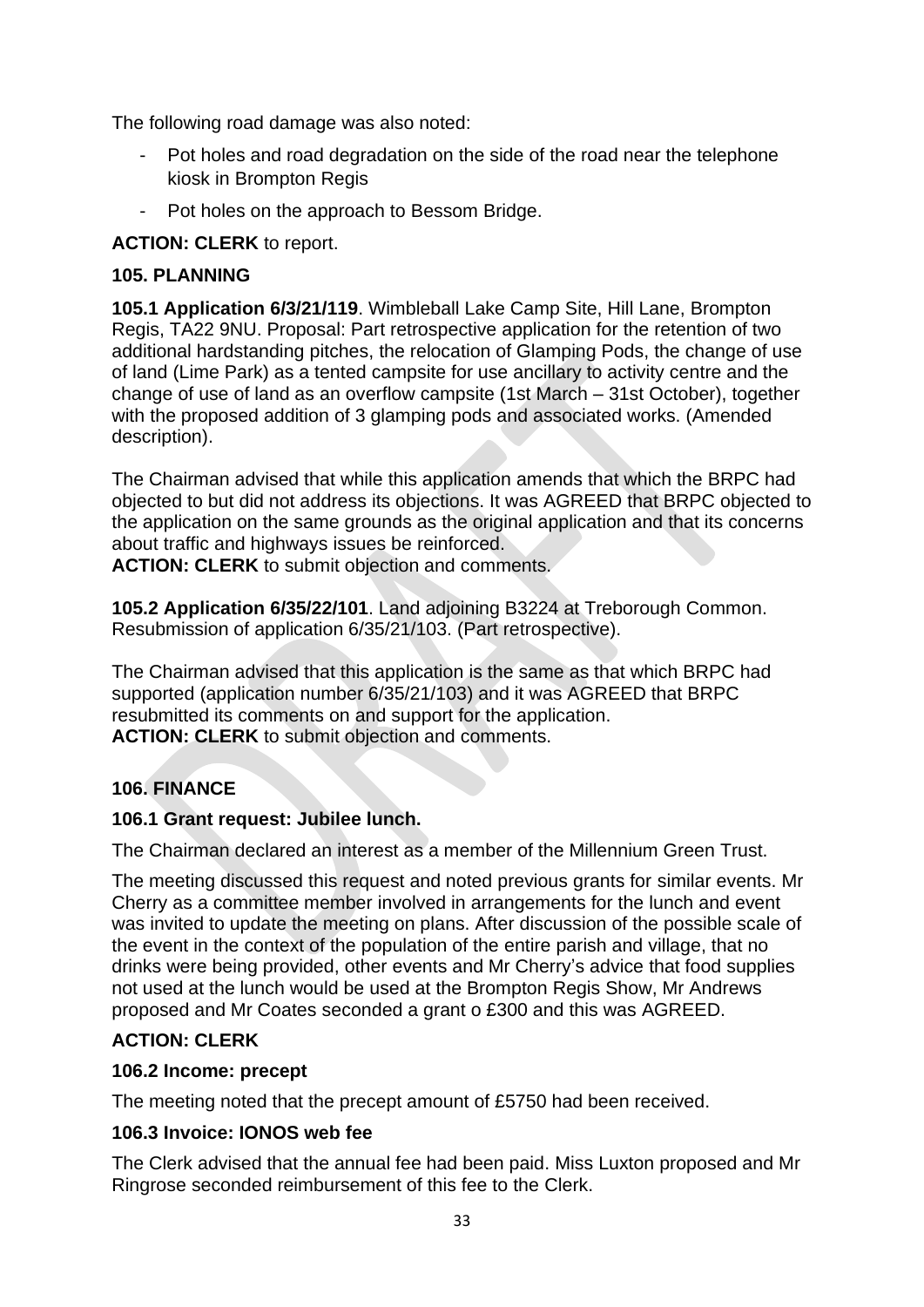## **ACTION: CLERK**

#### **106.4 Insurance renewal: £395.16**

The proposal and schedule having been circulated prior to the meeting Miss Luxton proposed and Mr Andres seconded payment and this was AGREED.

## **ACTION: CLERK**

#### **107. AUDIT ACTION: CLERK to submit objection and comments.**

#### **107.1 External audit exemption criteria**

The Clerk reminded the meeting of the elements of the audit process. She advised that, as a small authority with income and expenditure less than £25,000 in the year of the account ended 31 March 2022, BRPC may certify itself as exempt.

She reported that BRPC's total gross annual income for that year was £6,119 and its total gross expenditure was £6,959.

She stated the criteria for exemption and the circumstances in which an authority is unable to certify itself as exempt.

The meeting AGREED the criteria for exemption had been met.

#### **107.2 External audit exemption certificate**

Mr Andrews proposed and Miss Luxton seconded that BRPC certify itself as exempt on grounds that during the financial year 2021/22 the higher of is total gross income for the year and total gross expenditure for the year did not exceed £25,000 and this was AGREED.

**ACTION: CLERK** to submit the exemption certificate.

## **108. ANY OTHER MATTERS**

#### **108.1 BRPC noticeboard**

The Chairman reported that further damage had occurred with BB gun type pellets found beside the board. He advised that the cover purchased after the initial damage had not, due to ill health, been applied before the second instance of damage. The Police were advised of the second damage, are making enquiries and suggested use of a camera in the area. The meeting expressed its concern at the damage and the cost to the public purse of police time and replacement board covers.

Discussion about the possible use of cameras followed and it was AGREED this matter would be brought to a future meeting.

#### **108.2 Hedge overhangs**

Mr Coates noted that hedges overhanging the road opposite the village hall were obstructing safe passage of traffic and asked that householders be requested to cut the hedges back by 2-3 feet.

#### **ACTION: CLERK**

#### **108.3 Repaint telephone kiosk**

Mrs Page asked if the kiosk could be repainted before the Jubilee.